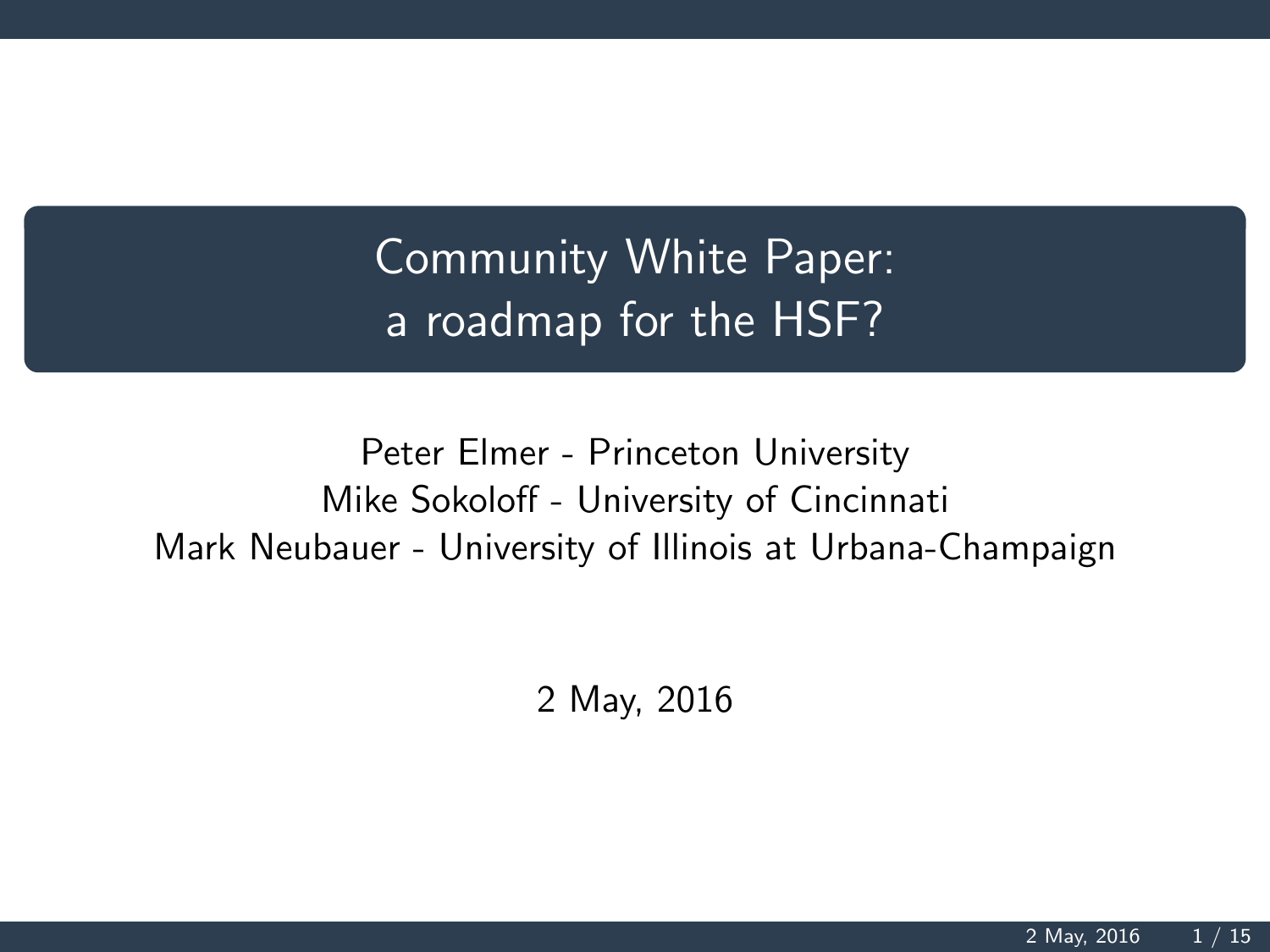Pere has just described the current status of the HSF and the activities that have been taking place in the past  $\sim$  1.5 years. In this presentation I'd like to go back to a subset of the original objectives he listed:

- Catalyze new common projects
- Promote commonality and collaboration in new developments to make the most of limited resources
- Provide a framework for attracting effort and support to S&C common projects (new resources!)
- Provide a structure to set priorities and goals for the work

and in particular the next steps we could make.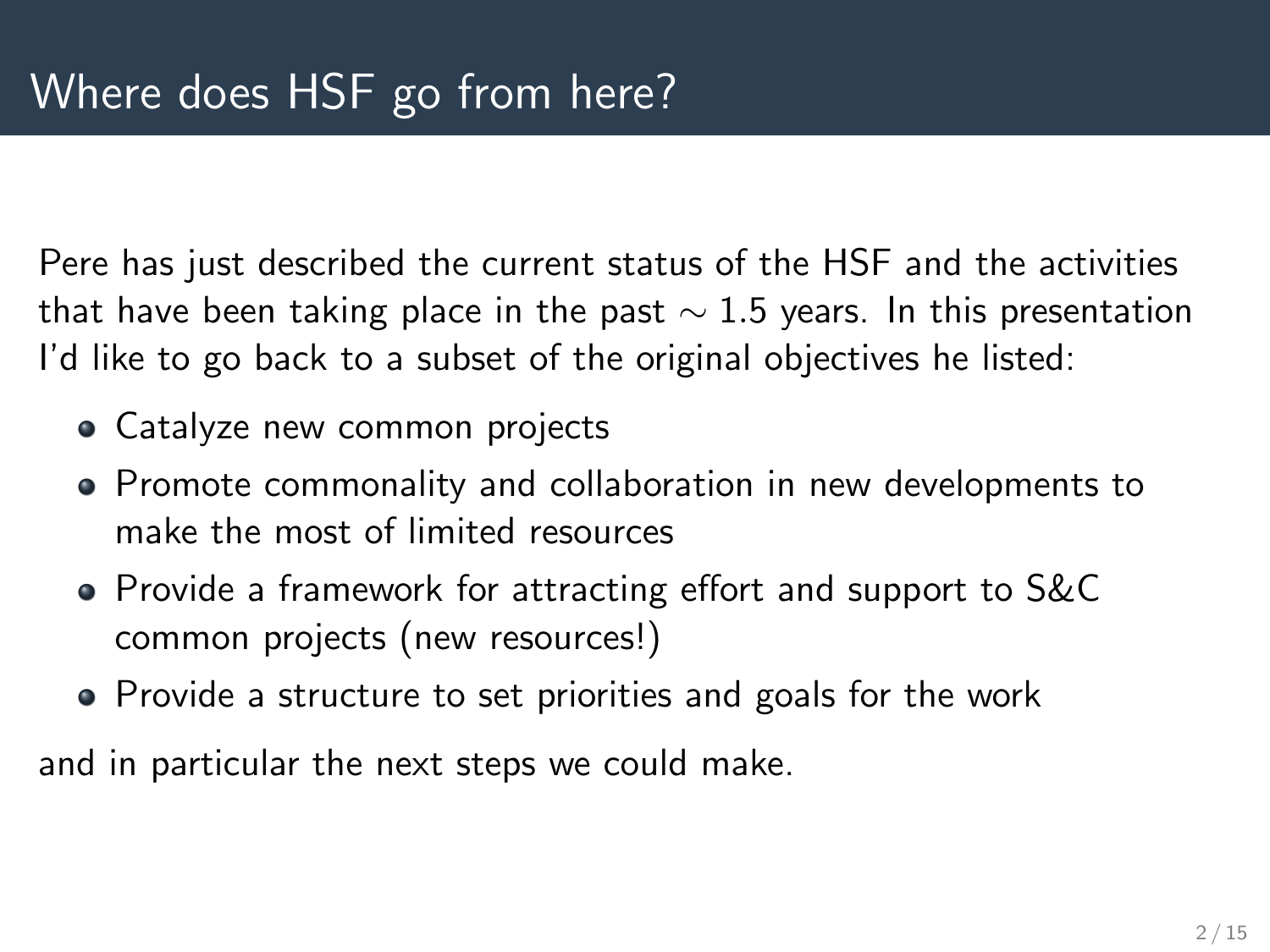The HSF has demonstrated some initial collaborative activities between people working on different experiments. However what is needed to address the future HEP software/computing challenges (HL-LHC and others) is additional dedicated resources for projects.

There are a couple of "common" software-focused projects today which have acquired "new" resources: DIANA-HEP and the software WP of AIDA2020. Neither of these was really proposed or funded "as part of" HSF, but they are the kinds of projects we want to foster under the HSF umbrella. How concretely do we go about doing that?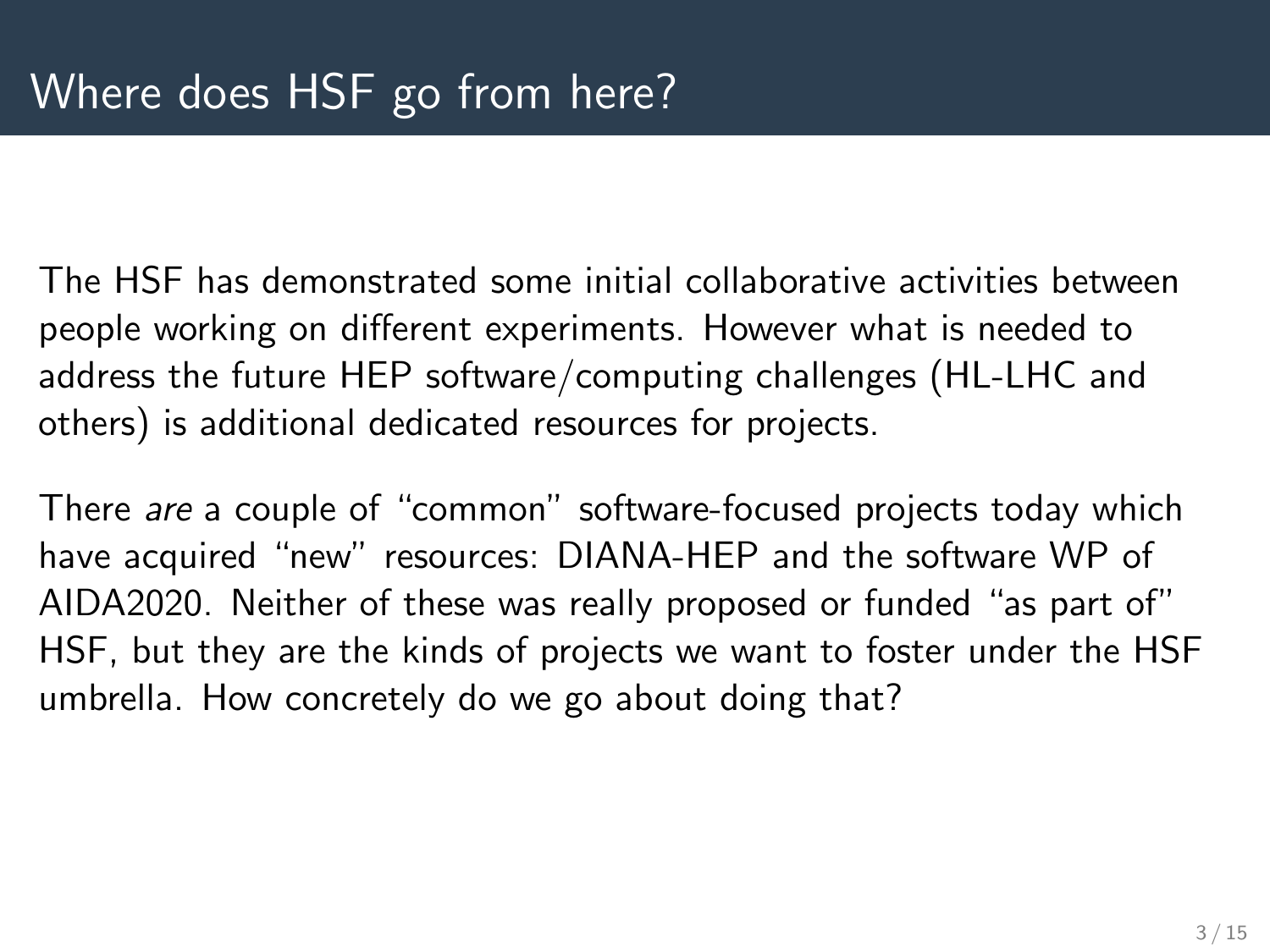We should build on where we are with the HSF today. The most direct fashion would be to prepare a **community roadmap** for HEP Software and Computing. This type of document of course serves as the basis for discussions with funding agencies and subsequent specific proposals.

For example, in the U.S. the Particle Physics Project Prioritization Panel (P5) issued the Strategic Plan for U.S. Particle Physics in May 2015. This is the basis on which a number of projects are being pursued, including upgrades, experiments in preparation, etc..

The next obvious step for HEP S&C to prepare for the challenges of the 2020s is to prepare such a community consensus document, and use it as the basis for discussions of resources with funding agencies, industry, etc. (We have such an opportunity with the US NSF, more on that later.)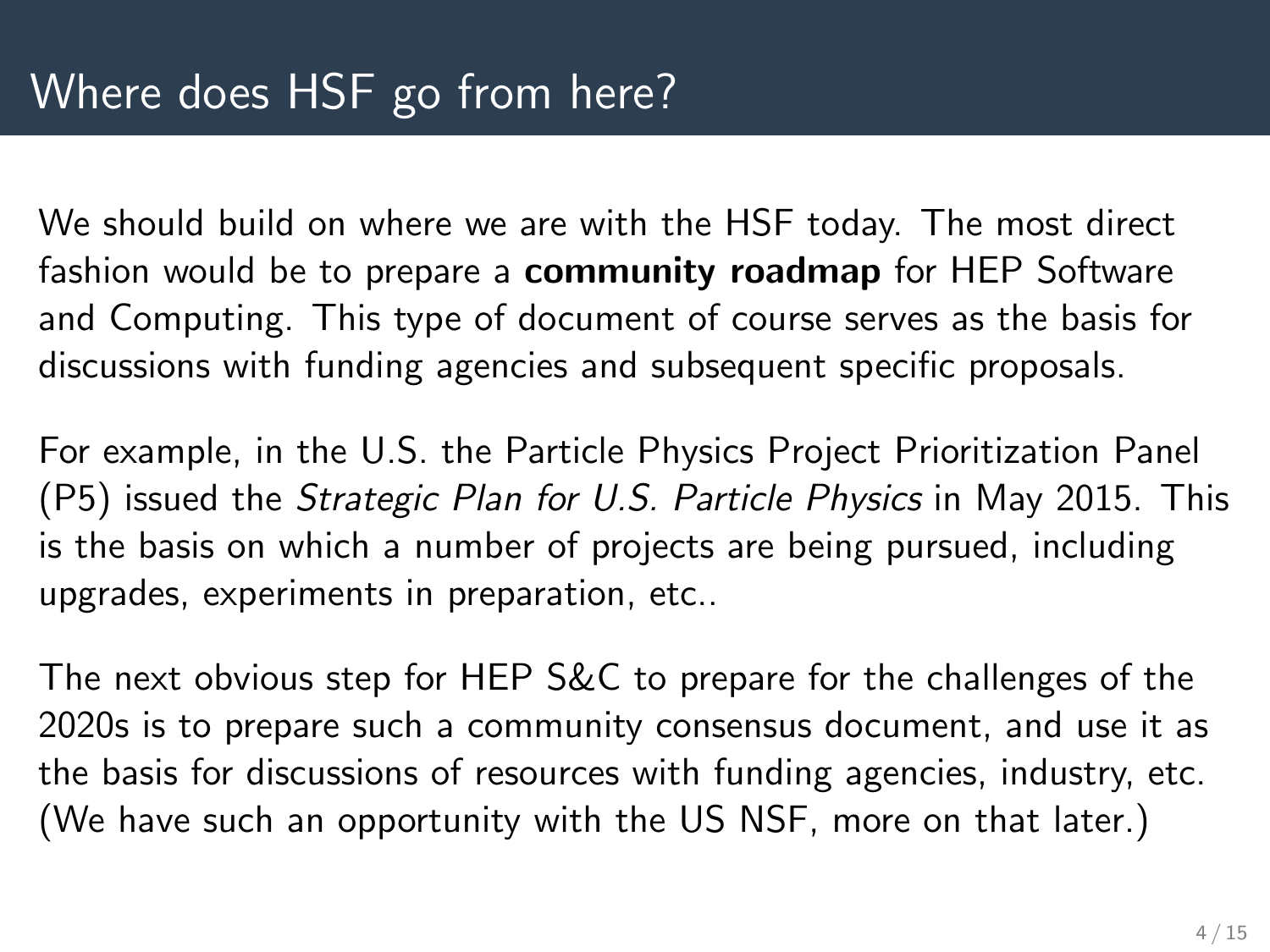A Community White Paper (CWP) should describe a global vision for software and computing for the HL-LHC era and HEP in the 2020s; this should include discussions of elements that are common to the HEP community (LHC community, etc.) as a whole and those that are specific to the individual experiments. It should also discuss the relationship of the common elements to the broader scientific computing communities.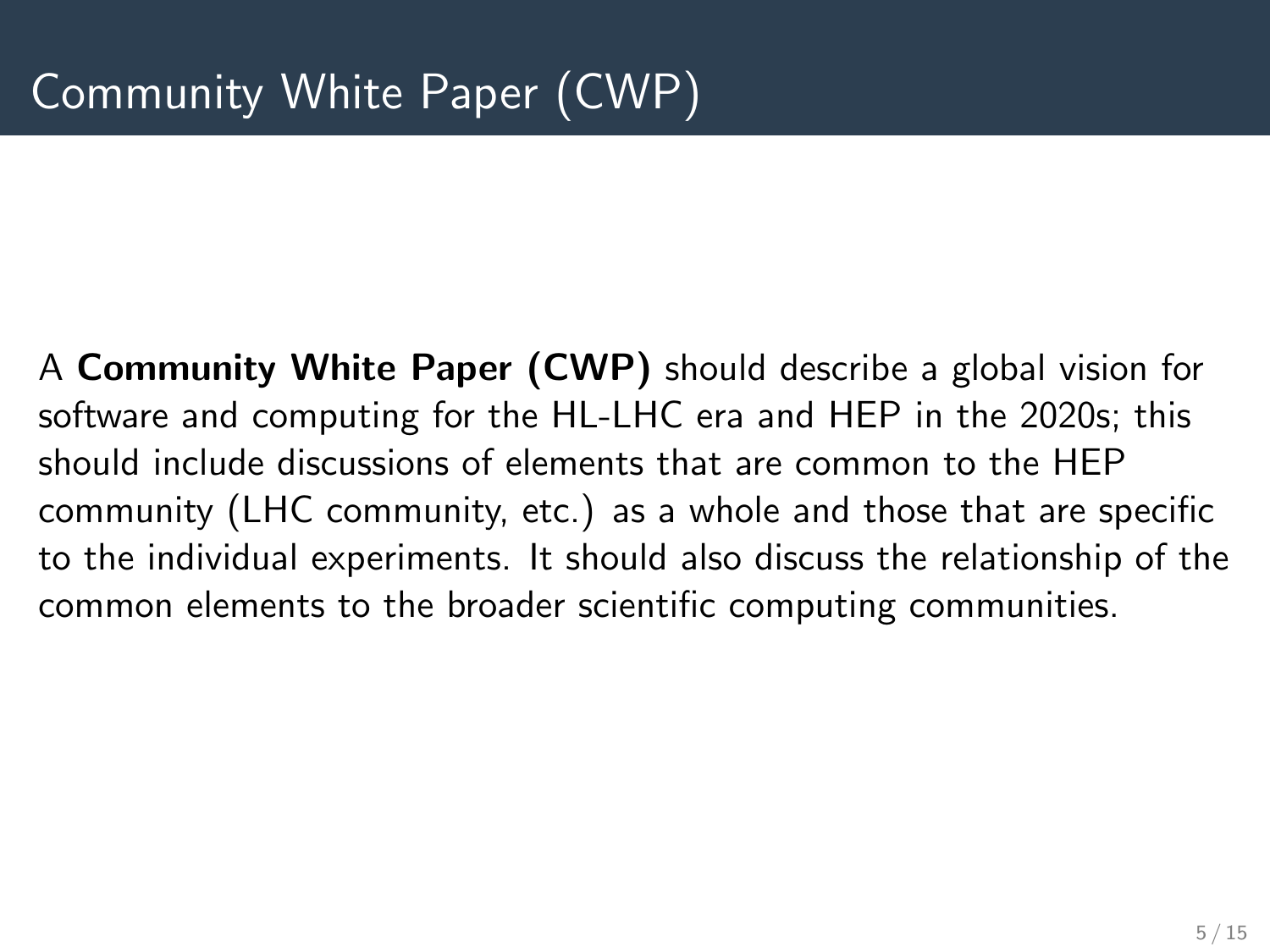## Community White Paper (CWP)

- a broad overview of the grand challenge science (HL-LHC, HEP);
- how new approaches to computing and software can enable and radically extend the physics reach of the detectors;
- what computing and software research will be required so that (for example) computing and software Technical Design Reports can be prepared several years before Run 4 of the LHC begins; this will include studies of hardware and software architectures and life-cycle processes and costs.
- identify specific software elements and frameworks that will be required for the HL-LHC era which can be built and tested during Run 3.
- organizational issues for the common software and for coordinating research of common interest, even when the final products will be specific to individual experiments.
- software development and documentation tools for writing sustainable software;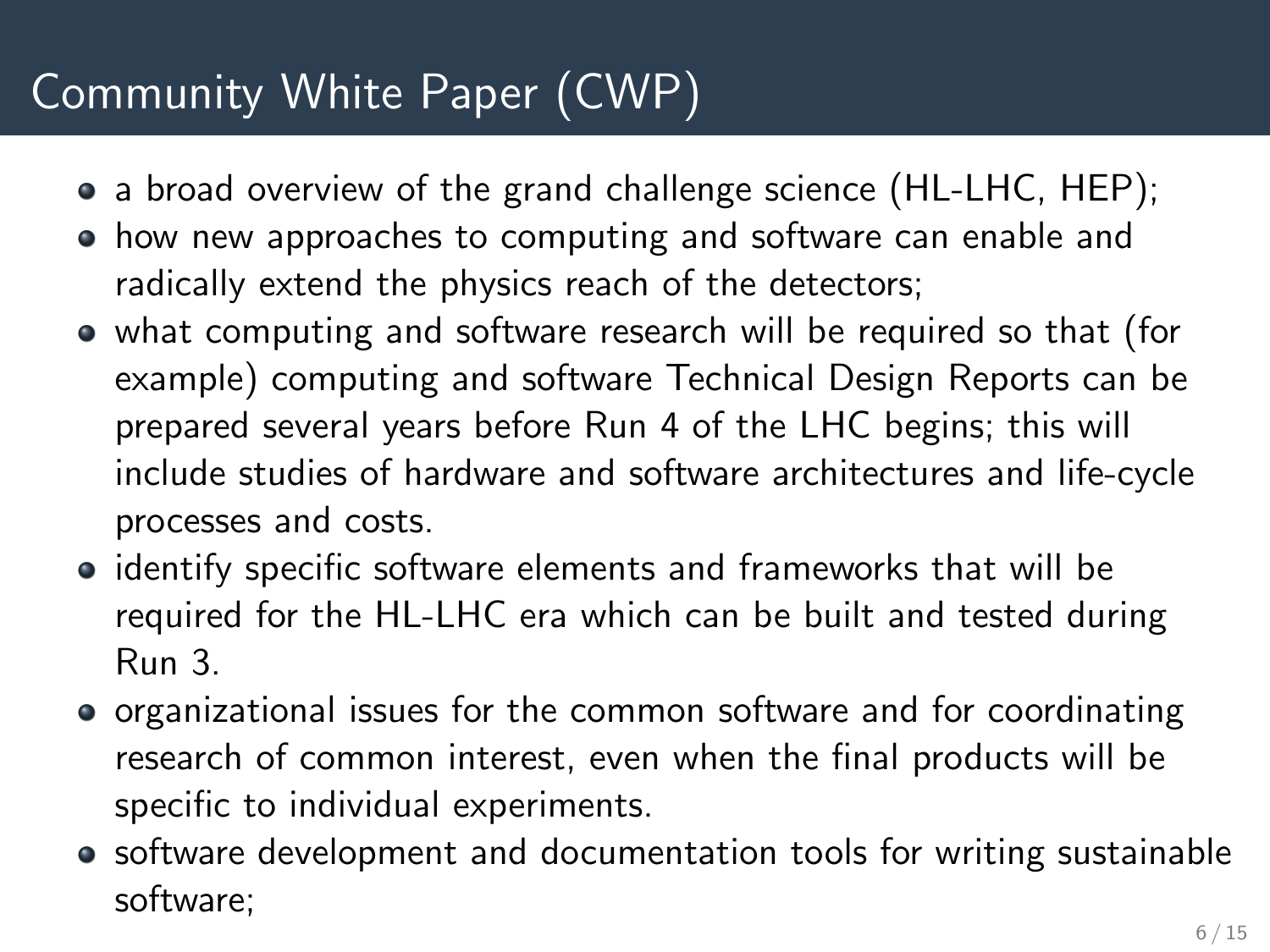The CWP should be the document from which specific plans/proposals can be derived. For example we will derive a "Strategic Plan" for an NSF "Software Institute" (next slide).

It should also provide a better context for engaging computer scientists, other sciences and industry (e.g. through CERN Openlab)

As a community we should be pursuing and preparing the ground for these opportunities in parallel to the preparation of the CWP.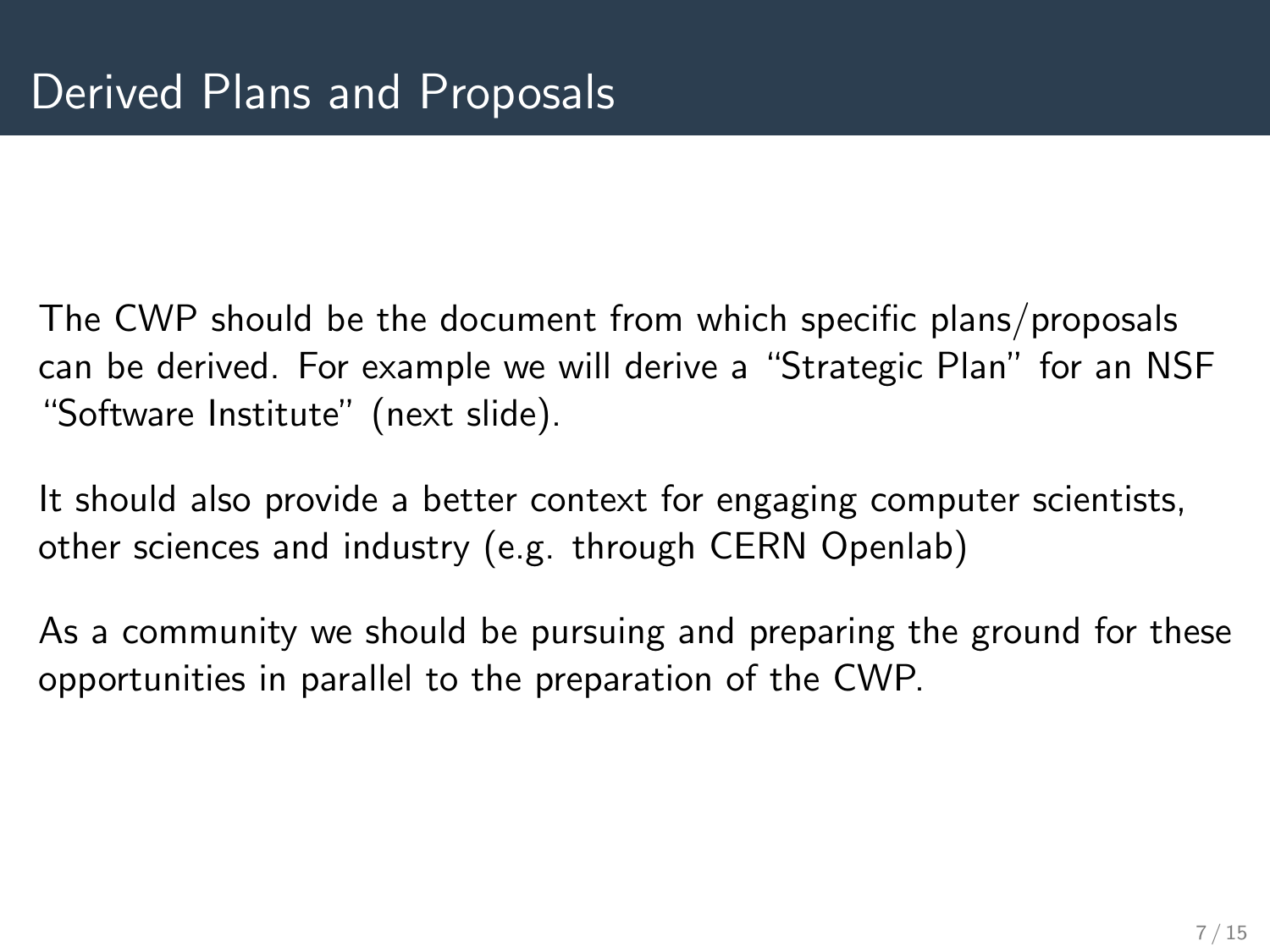

US NSF Software Infrastructure for Sustained Innovation (SI2) program:



The DIANA-HEP project is a "Software Framework". The process we are describing allows us (for example) to build towards a "Software Institute".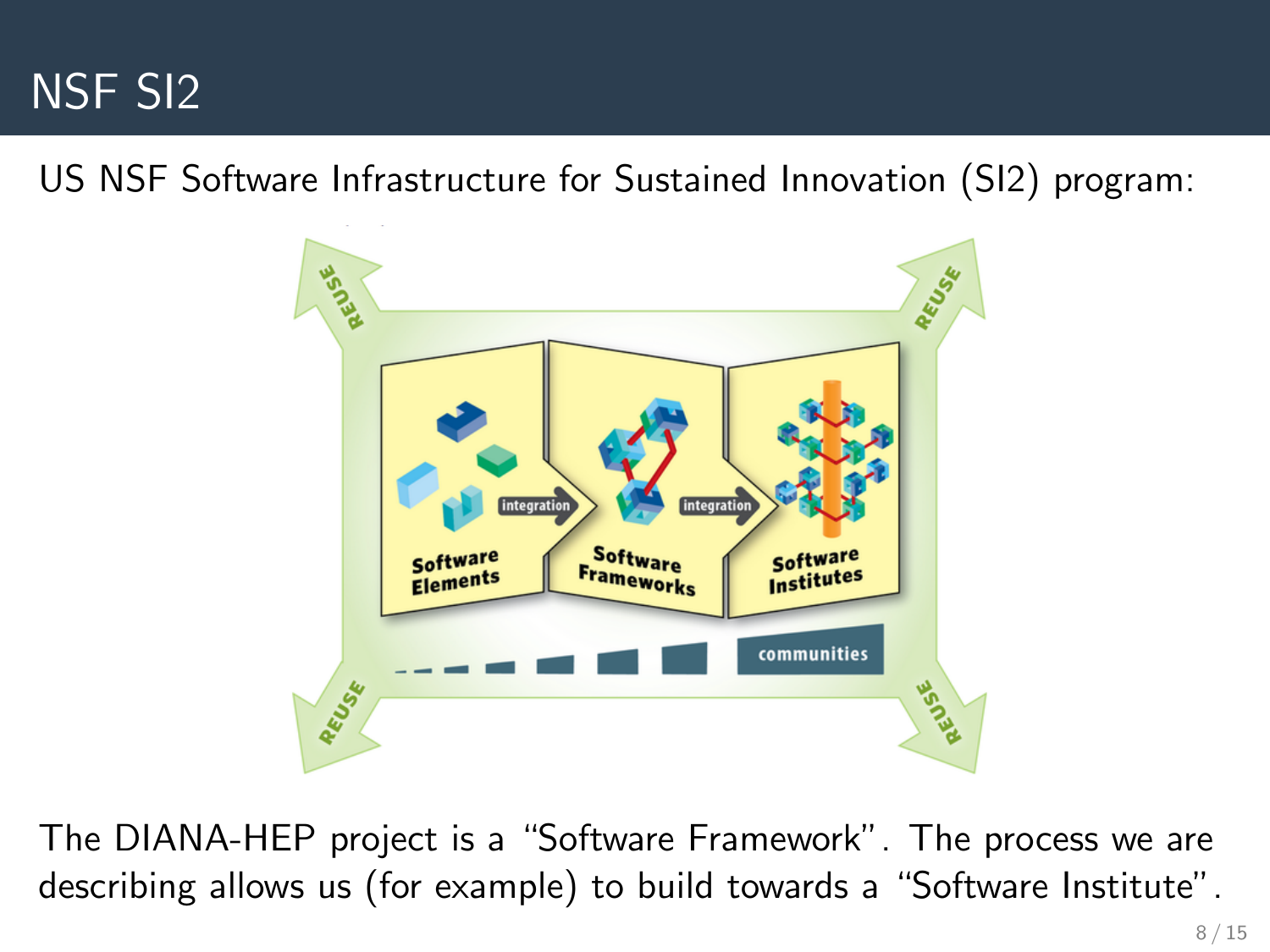## NSF "Software Institute" Strategic Plan (Example)

This will include agency specific discussions which are not (necessarily) relevant to the large community; topics will include:

- where does the U.S. university community already have expertise and important leadership roles;
- which software elements/frameworks would provide the best educational/training opportunities for students and postdoctoral fellows;
- what types of programs (short courses, short-term fellowships, long-term fellowships, etc.) might enhance the educational reach of an  $S^2l^2$ ;
- possible organizational, personnel and management structures and operational processes;
- how the investment in an  $S^2I^2$  can be judged and how the investment can be sustained to assure the scientific goals of the HL-LHC.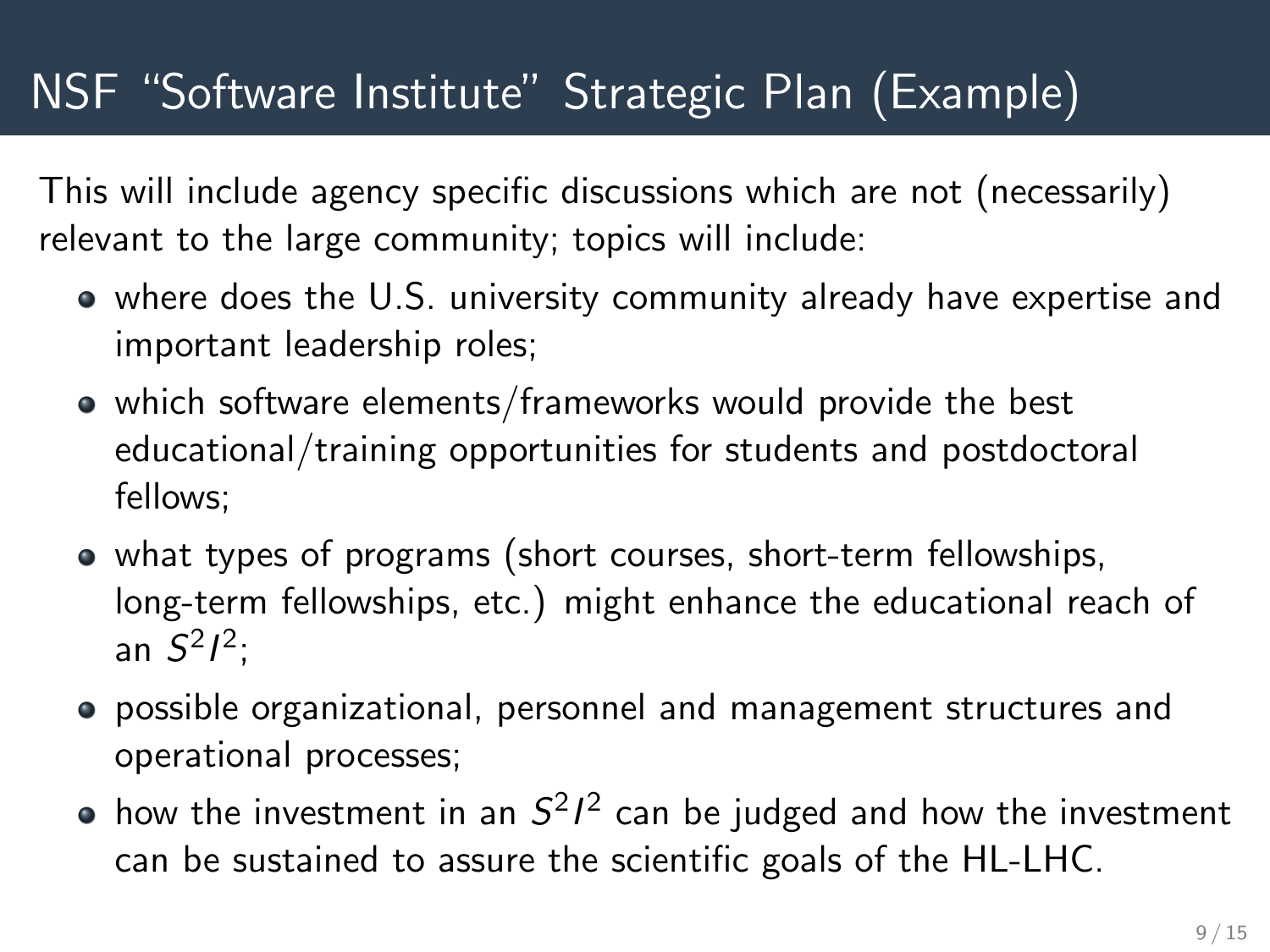We propose a series of workshops over the next year to build the community roadmap:

- A "kick-off" workshop, in the fall in the U.S.
- Several dedicated "topical" workshops in the fall, winter, spring covering software required in the various areas:
	- Detector Simulation, Triggering, Event Reconstruction and Visualization
	- Data Access and Management, Workflow and Resource Management
	- Physics generators, Data Analysis and Interpretation, Data and Software Preservation
- A final workshop, probably next summer (near CERN?)

These should be HSF-branded workshops, should build on existing community activities when possible (e.g. DPHEP, Reco Algorithms Forum/CTD, IML) and should be supported by dedicated working groups.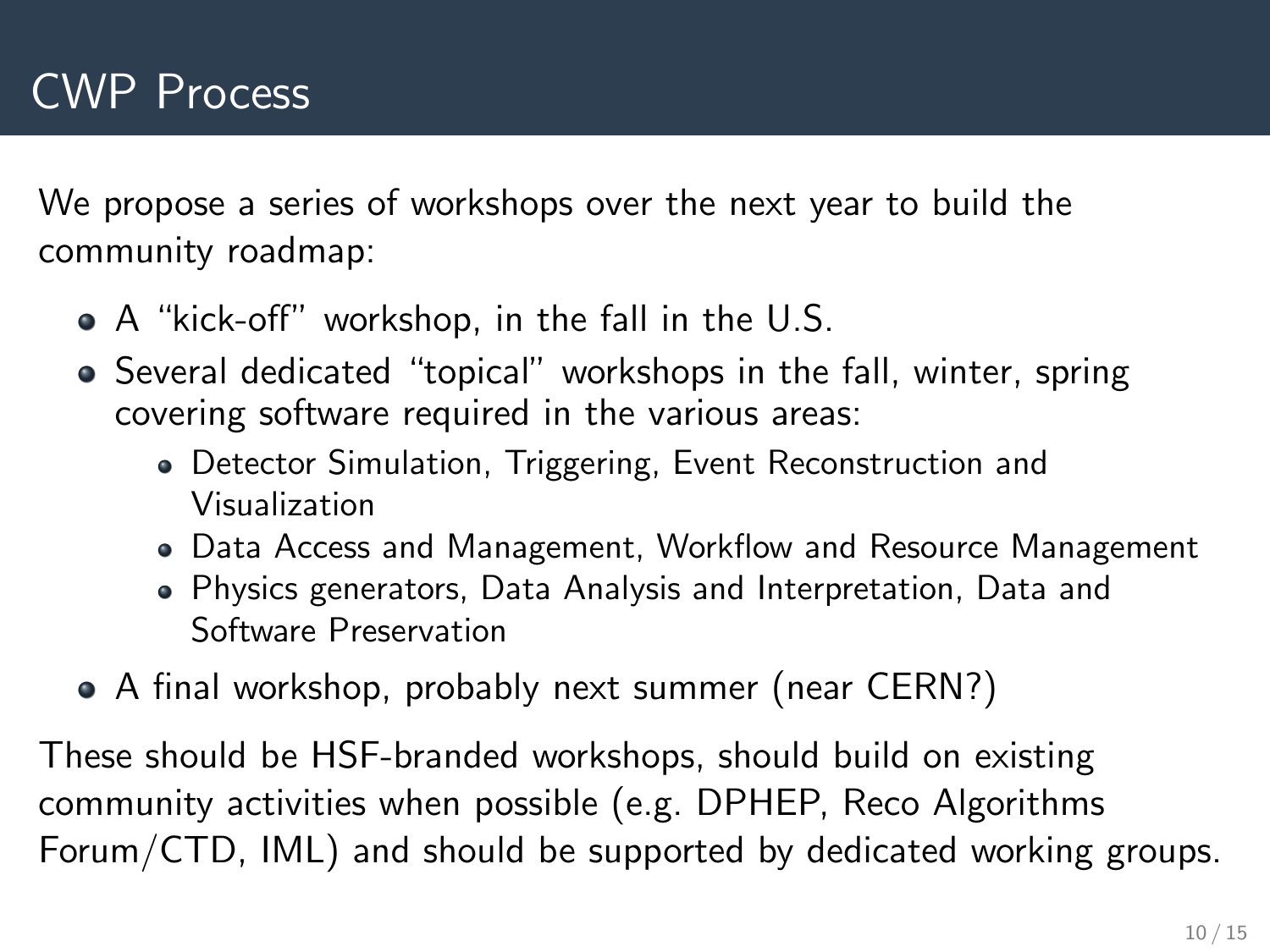In addition to addressing issues specific to a given topic, each group should presumably address questions which cut across boundaries, including:

- What are the specific challenges for the HL-LHC (IF, etc.)?
- What opportunities exist to exploit new or advanced algorithms (e.g. deep learning)?
- How can emerging architectures improve the bang-per-buck and what software evolution is needed to exploit them?
- Which problems are specific to individual experiments and which are common to (for example) the HL-LHC experiments or to HEP and nuclear physics experiments more generally?
- What is required to make common software packages sustainable?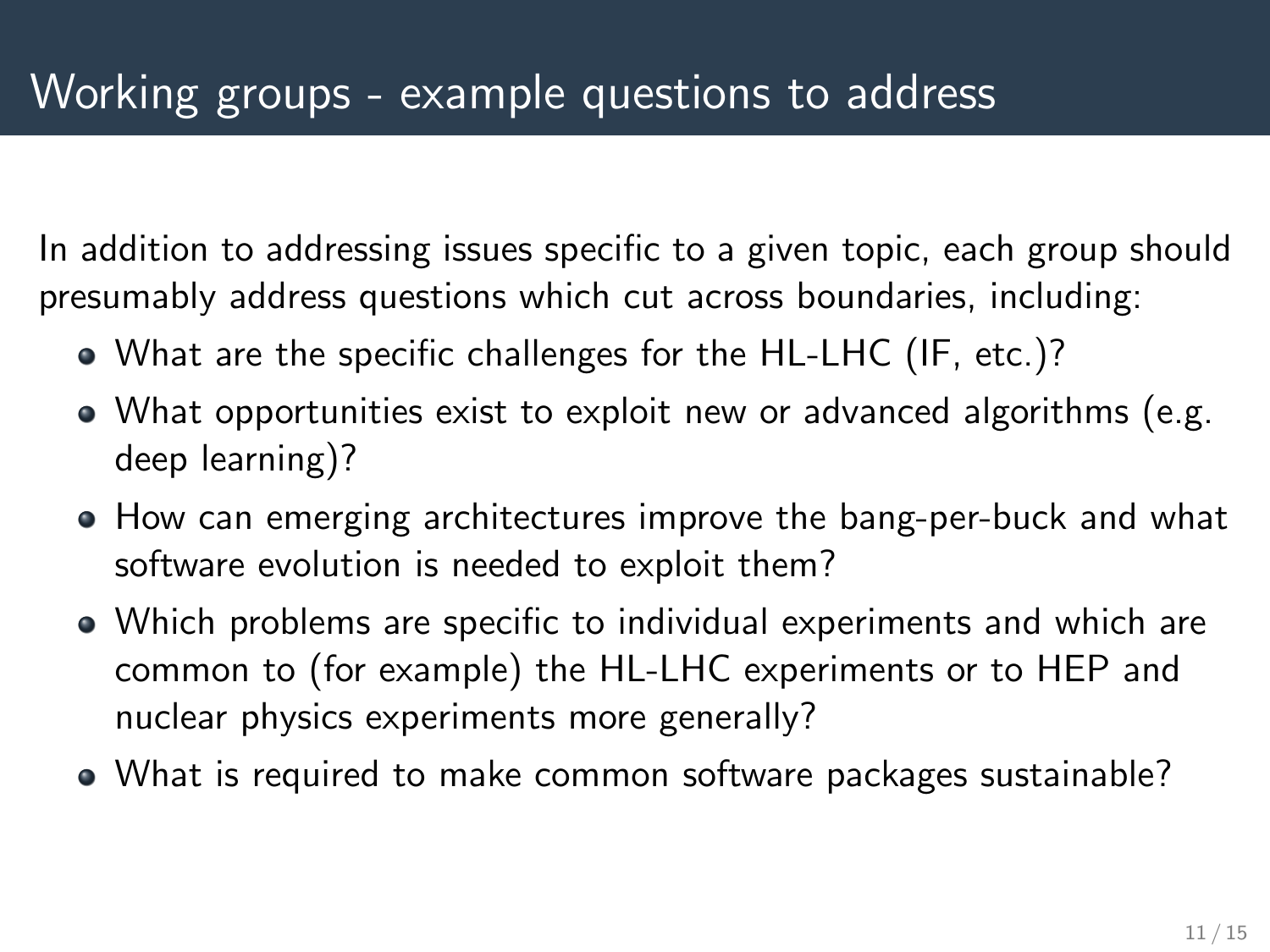Going back to the subset of HSF goals I listed earlier:

- Catalyze new common projects
- Promote commonality and collaboration in new developments to make the most of limited resources
- Provide a framework for attracting effort and support to S&C common projects (new resources!)
- Provide a structure to set priorities and goals for the work

The CWP process, an eventual CWP and (simultaneously) the pursuit of specific plans/proposals will support precisely these goals.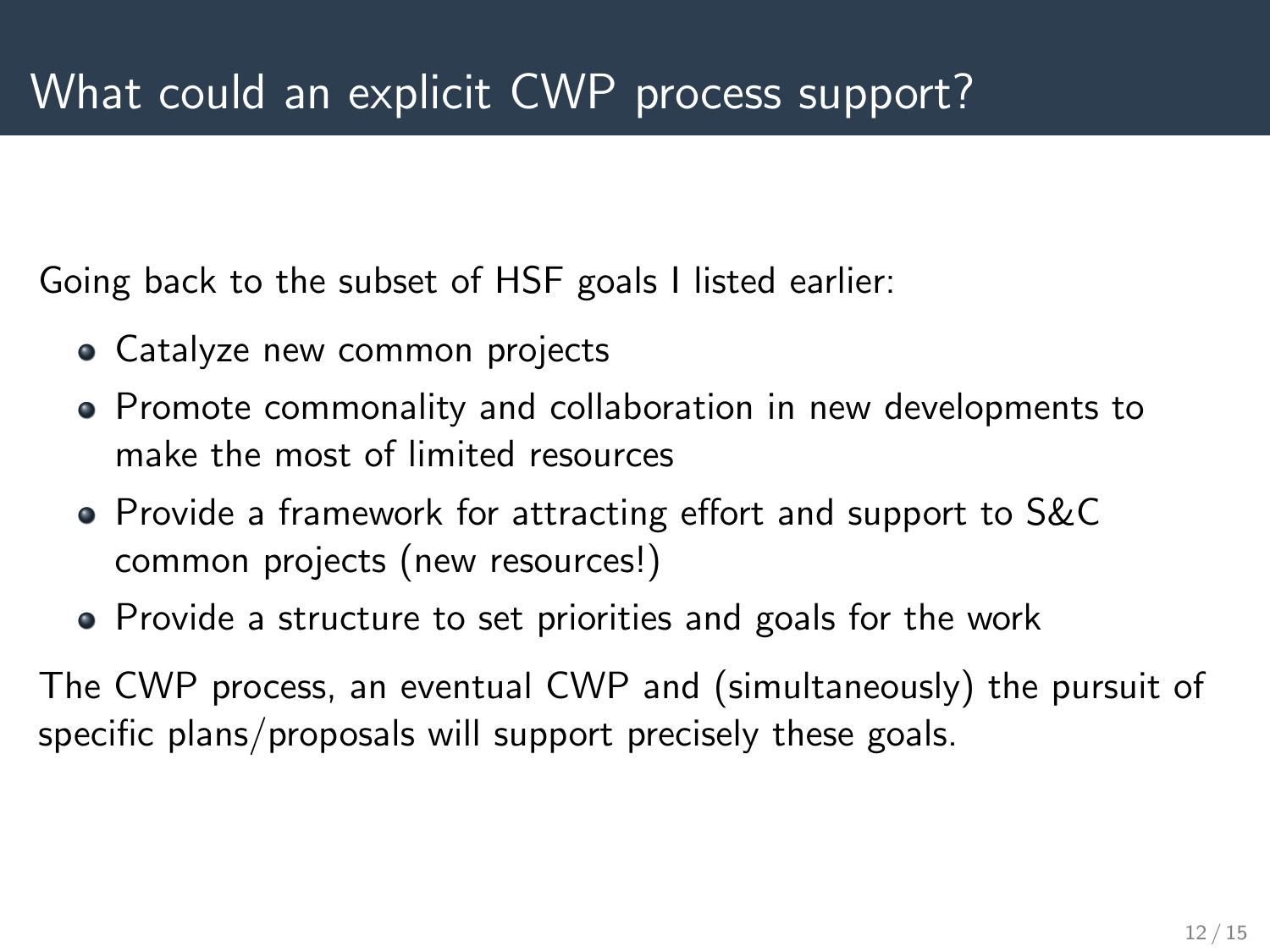In addition to the final deliverable(s) just described, the process of putting together these documents should generate a series of narrower topical documents from the working groups. (Much like the Snowmass process, for example.)

Existing public documents are something we will build upon, e.g. the Snowmass Computing documents, the DOE HEP-FCE documents, the WLCG Computing Model Update, the CERN Openlab whitepaper, etc.

New documents could be HSF Technical Notes.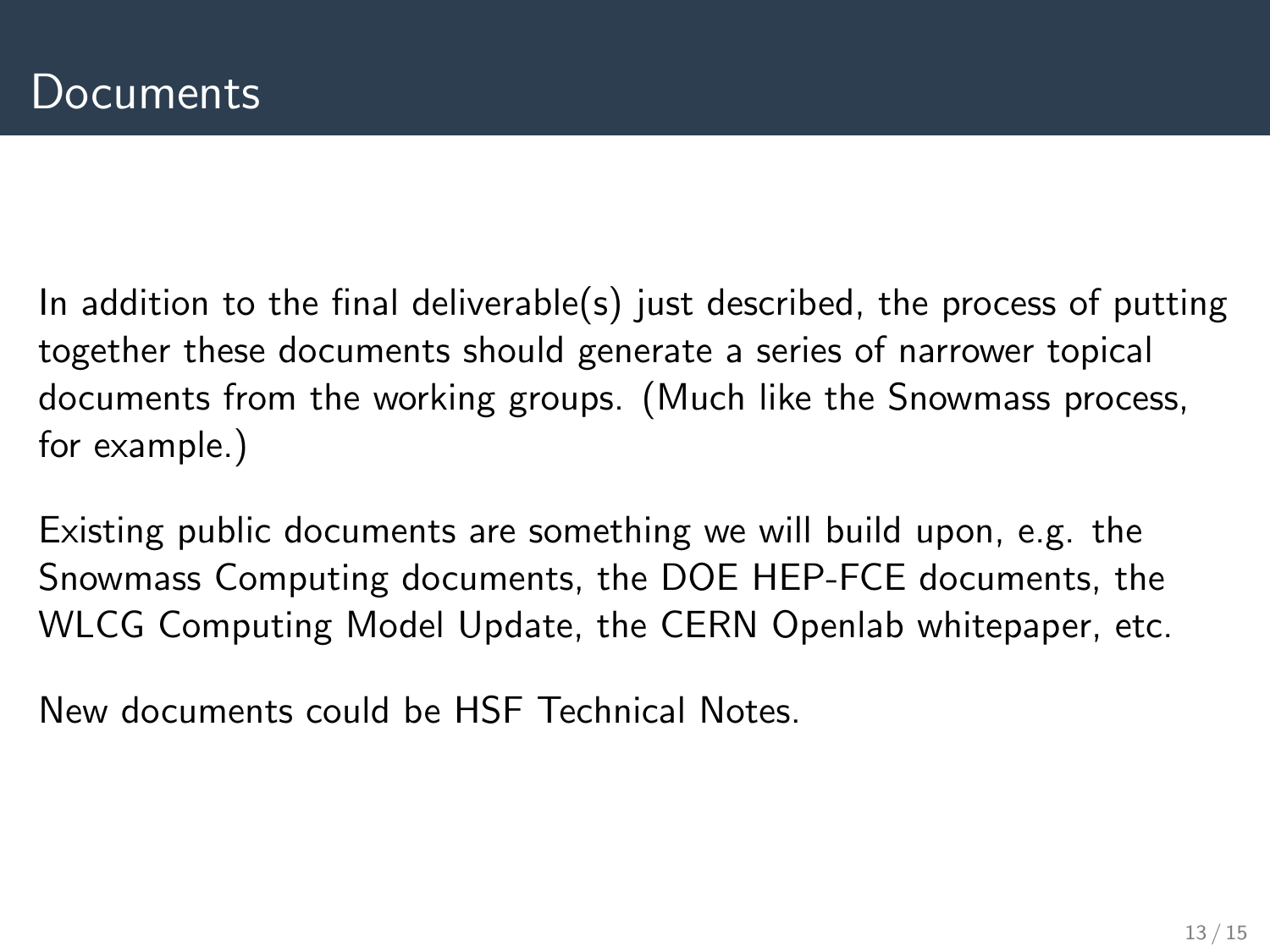One important thing we will presumably need to accomplish is eventual recognition and endorsement of the CWP (and in some more formal sense, HSF) by various entities: funding agencies, labs, experiments, ICFA, etc.

How do we do that?